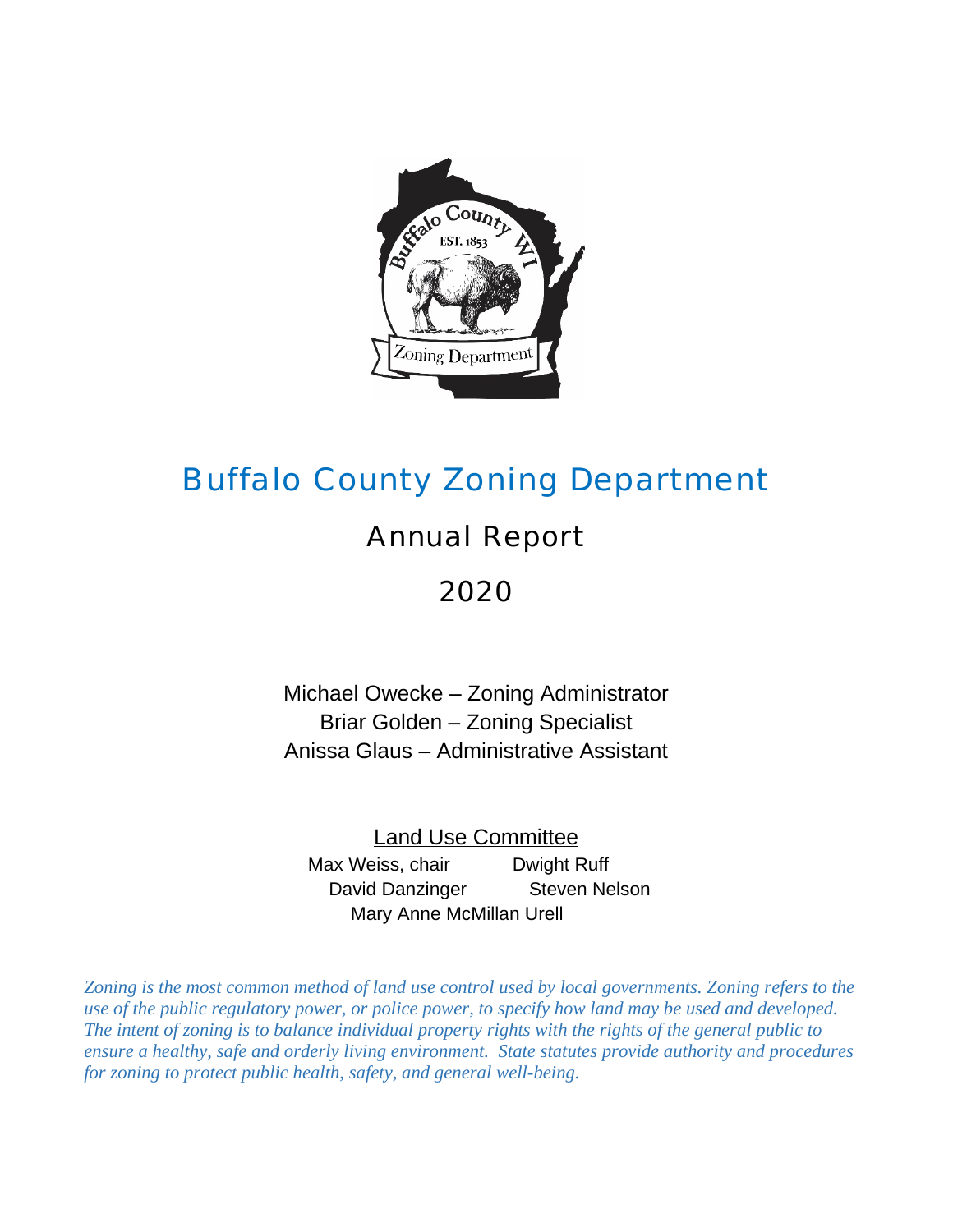#### **Zoning Department – Summary.**

The mission of the Zoning Department is to administer and enforce the land use and regulatory ordinances that have been adopted by Buffalo County to protect and enhance the health, safety and well-being of county residents. Regulated, planned, and orderly development succeeds in protecting and preserving the natural resources and natural features of the County as well as protecting property values and promoting economic stability.

The Zoning Department is responsible for the administration of ten individual ordinances which establish the parameters for land use and development within all unincorporated areas of the County. The principal ordinance is the Buffalo County Zoning Ordinance which establishes zoning districts and the types and density of development permitted within each district.

Wisconsin state statutes mandate that all counties are responsible for the adoption and enforcement of both Floodplain and Shoreland Zoning Ordinances. Floodplains and Shorelands are areas where development may have local as well as more far reaching influences. The State imposes an additional (unfunded) mandate that requires counties to adopt and administer a sanitary ordinance which regulates the installation of new sanitary systems and which specifies system maintenance requirements. Buffalo County reviews all soil evaluations and site plans for new sanitary systems and inspects all new Private Onsite Wastewater Treatment System (POWTS) installations and tracks the on-going maintenance of some 4,105 systems.

One of the larger responsibilities of a zoning department is to administer the county's Board of Adjustments (BOA). The BOA acts in the same manner as a court of law and has the responsibility of being the decision-making entity with regard to more controversial and higher impact land uses. The BOA conducts public hearings and issues decisions regarding; Conditional Use Permit, Variance, and Administrative Appeal Applications. The Zoning Department provides detailed staff reports evaluating all facets of development proposals aiming to define land use implications and identify potential impacts and conflicts with existing or planned development. In addition, the BOA is provided a list of suggested conditions to be placed on proposed developments which will minimize or prevent potential negative impacts. Staff guidance is intended to assure that all property owners, existing land uses, critical natural resources and natural features are identified, evaluated and protected.

## **2020 YEAR IN REVIEW**

## **UNIFORM ADDRESSING PROJECT**

The address sign replacement and road renaming project was initiated and coordinated by the Zoning and GIS Departments. The addressing project consisted of two distinct phases: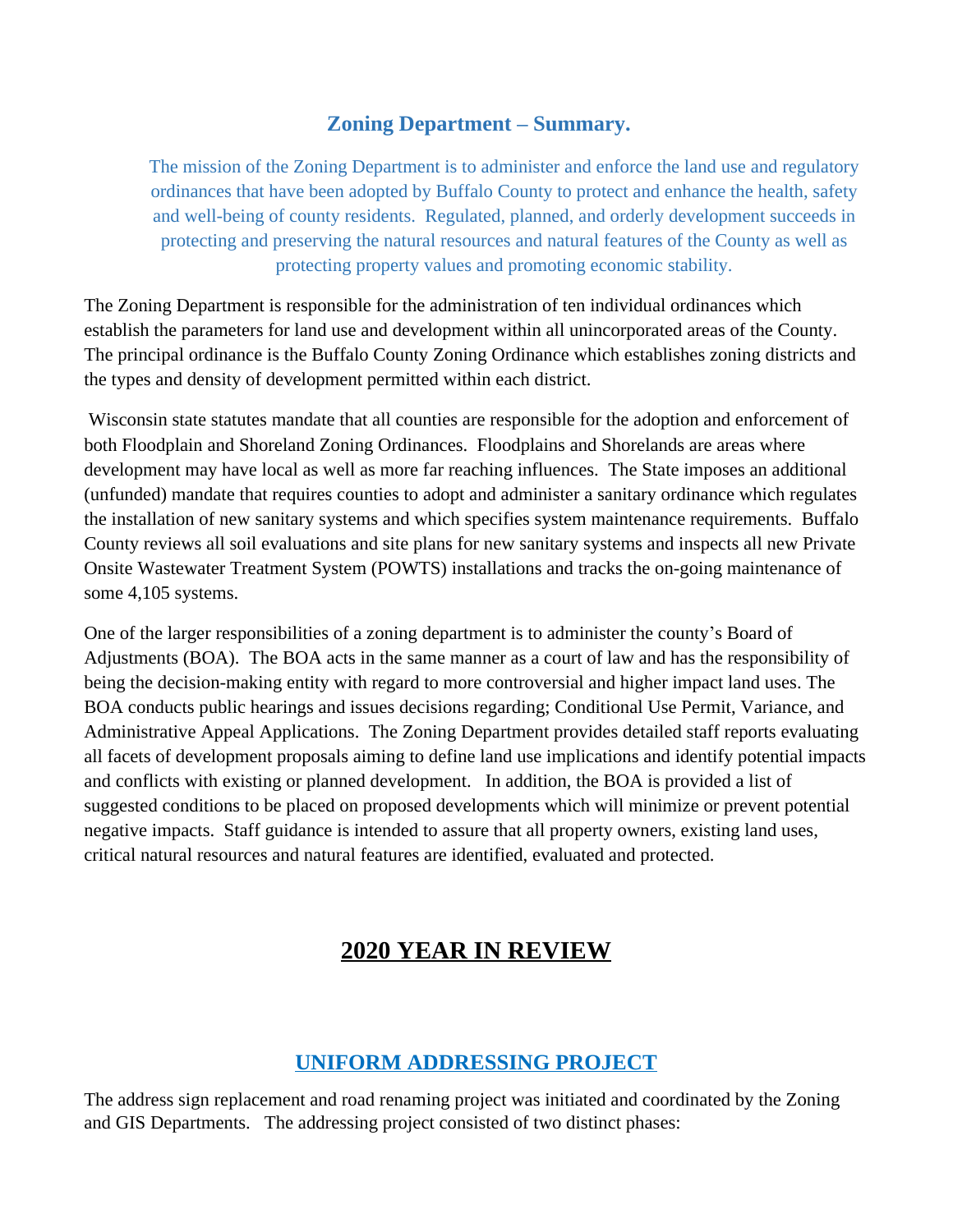**Phase I** of the addressing project involved the installation of approximately 3,500 new address signs and posts.

**Phase II** of the project included the installation of:

- New town road signs for 19 town roads requiring renaming due to road name duplication.
- Private drive signs for 52 newly established and named private drives.
- New Addresses and signs for the 314 address changes necessitated by the first two line items above along with sending the numerous notifications associated with each address change.
- Installation of new road signs replacing the numerous town roads that were numbered instead of named, as in Town Rd. 27, (only state highways are numbered).
- Installation of new town road signs in those towns that chose to order replacement signs in response to the county's offer of the opportunity to participate in the project pricing.
- Install new address signs in the municipalities of Alma and Fountain City, those cities that accepted the county's offer to also participate in the addressing project.
- Install some 350 additional addresses signs that required review and could not therefore be included in the Phase I order and installation.

Due to unforeseen circumstances, experienced by the company contracted to complete the sign installation project, a large portion of the Phase I installation was left unfinished at the end of 2019 when completion was expected. The Zoning Department staff were able to install all Phase II address signs before winter freeze-up which was critical as these residences had their addresses changed due to road renaming or being named as a private drive.

As the new address sign installation was of high importance in assuring the health, safety and well-being of Buffalo County residents, the Zoning Department organized and supervised a county crew consisting of two seasonal highway department employees to complete the Phase I installation. The Zoning Department coordinated the numerous utility locations required to be performed by several utilities ahead of the crew as they worked thru southern sections of the county. The crew performed efficiently and accurately the task of installing some 1,360 address signs to largely bring the project to completion. A comprehensive inventory of all installs and hardware was compiled by the Zoning Specialist, Briar Golden who coordinated with the Towns to complete a final address inventory and billing statements.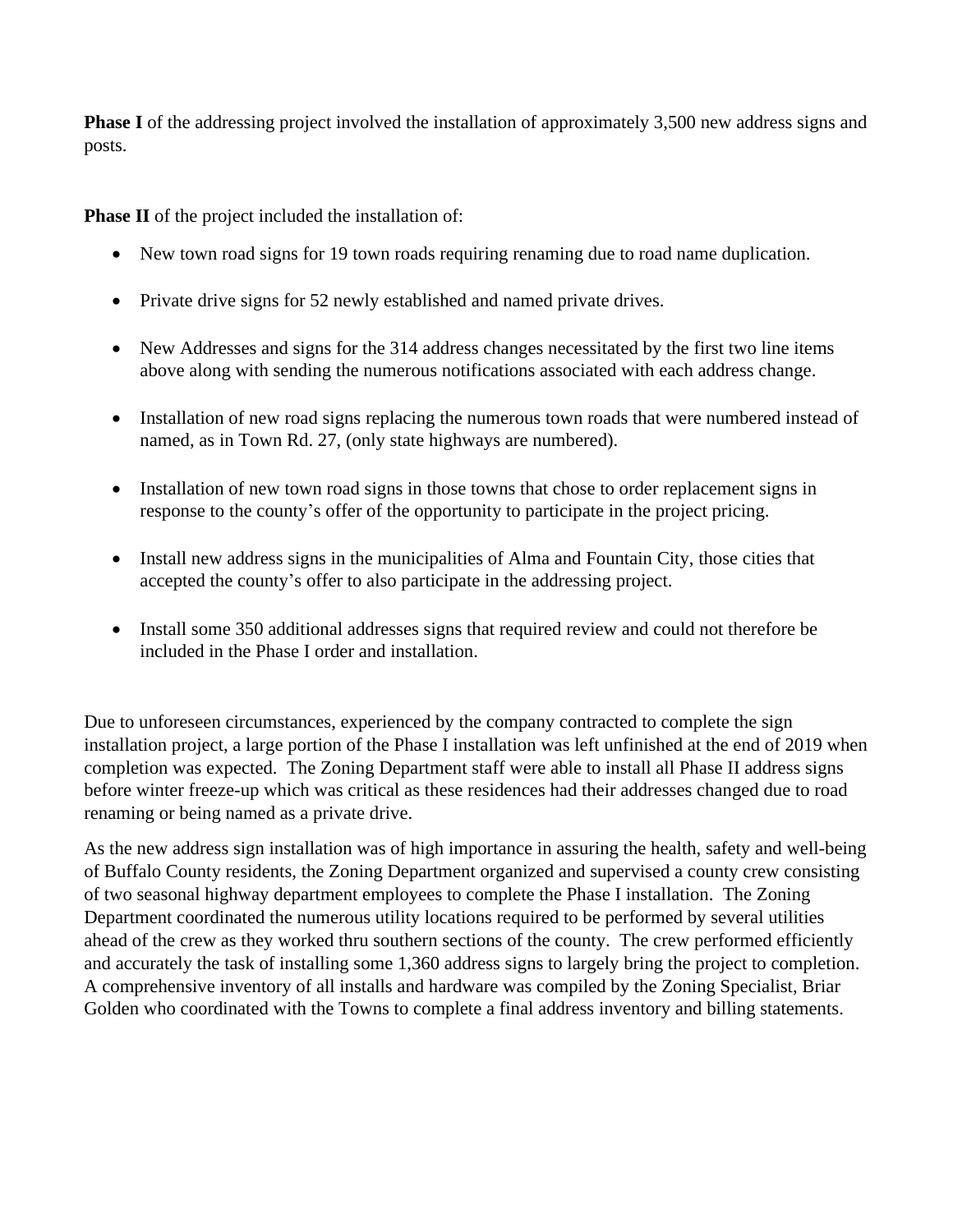## **GROUNDWATER QUALITY & WELL SAMPLING PROGRAM**

The Health Department, in partnership with Zoning, Land Conservation and UW Extension held numerous meetings in 2019 to determine the most beneficial approach for Buffalo County to respond to region wide developments and concerns regarding the integrity of groundwater resources and the correlation to the health of our drinking water sources. The working group concluded, with expert guidance from UW Stevens Point's Center for Watershed Science, that the best approach is to undertake a comprehensive well water sampling program in Buffalo County based on efforts and sampling programs that several other counties have undertaken or are in the process of implementing.

 The sampling program will involve taking a well water sample within each 2 mile x 2 mile grid section of the County. The sampling would be conducted by two interns with Health Dept. oversight. Results would be compiled and analyzed by UW Stevens Point and presented in a professional and unbiased compilation. A Resolution that was brought to the Finance Committee seeking full funding of the project (\$43,320) with funds coming from the CAPX 2020 fund.

County Board Supervisors chose not to act on this important project that seeks to assess and establish a firm baseline understanding of the quality of our groundwater resources. Numerous potential sources of outside funding were contacted and informed of the sampling program and its importance, unfortunately the effort was of no avail. Since the resolution was brought forward both the Public Health Officer (project lead) and the County Conservationist have resigned their positions with the County and the working group has ceased meeting until position replacements are hired.

The DNR and DATCP have reported that nitrate is the most widespread groundwater contaminant in Wisconsin, and that the nitrate problem is increasing both in extent and severity. In 2018 a very limited well testing effort was undertaken in Buffalo County with ½ price well sampling kits made available to residents. Test results showed nitrate levels ranging from 0-33 ppm. Current health guidelines state that nitrate levels over 10 ppm are not safe for human consumption. The 'safe' level is being further evaluated and questioned.

A 2016 survey from the Wisconsin Department of Agriculture, Trade, and Consumer Protection (DATCP) and the Wisconsin Field Office of the National Agricultural Statistics Service (NASS) sampled 400 private drinking wells in Wisconsin and found 41.7% contained a pesticide or pesticide metabolite. This was up from 33.5% in the 2007.

**The well sampling project is mentioned here with the intent of keeping the project alive and in the awareness of Buffalo County supervisors, staff, and residents. It is this very type of initiative and project that is the essence of what local government is supposed to be about, working to protect and preserve the health, safety, and well-being of residents. In conclusion, the efforts and programs to assess and assure the health and safety of county residents should not be contingent on securing outside sources of funding. This important project should be fully funded and executed in the earliest possible timeframe.**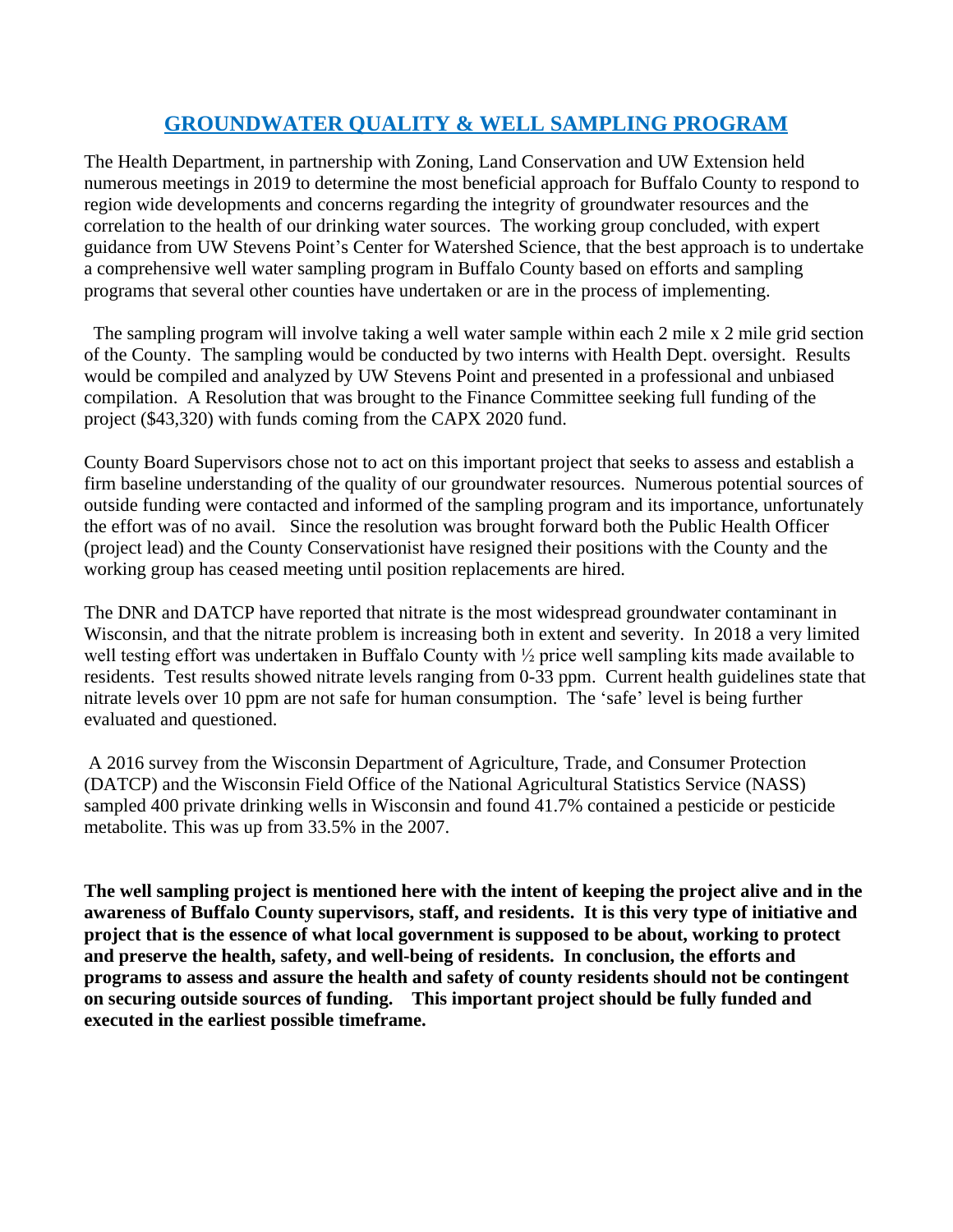## **LAND DIVISION ORDINANCE**

At the behest of the Land Use Committee and the Register of Deeds Office the Zoning Department drafted a Land Division Ordinance that would govern the subdivision or creation of 1- 4 parcels of land of 20 acres or less in size. The proposed new Ordinance requires a Certified Survey Map (CSM) to be created and submitted to the Department for review whenever the combining or dividing of property creates 1 – 4 parcels of 20 acres or less.

Currently Buffalo County lacks protocol for the formatting of survey maps or for verifying the accuracy of survey maps which are not reviewed prior to being recorded in the Register of Deeds Office. The twelve counties surrounding Buffalo County, if not all other Wisconsin counties, require a CSM for the subdivision/creation of new parcels of land.

The specific guidelines for constructing Certified Survey Maps are defined within State Statute, Section 236.34. By requiring adherence to state adopted survey map standards the County will achieve the overall goal of requiring accuracy and consistency in recorded land division documents and in the defining and incorporating new parcels into the parcel mapping GIS layer.

The Zoning Department will administer the Land Division Ordinance and will accept CSM's for review thru an application process. Upon receipt a CSM will be reviewed for accuracy by the Zoning Department, the County Surveyor, and the Register of Deeds before final approval for recording is granted.

As of the drafting of this report a final draft of the Ordinance has been approved and distributed to the 17 Towns of Buffalo County for review. A public hearing has been noticed and scheduled for the Land Use Committee to receive public comments concerning the Ordinance prior to the Committee voting to send it to the Board of Supervisors for final approval and adoption. A resolution has been drafted to establish the CSM review/application fee schedule, also to be approved by the Board. In addition, a CSM review application has been created to be used by the Department in its administration of the Ordinance.

## **POWTS**

74 **Sanitary Permits** were issued for the construction of new or replacement sanitary systems in 2020, just short of the six-year average of 77 permits.

**Maintenance / Enforcement**. Wis. Admin. Code requires that every **Private On-Site Wastewater Treatment System** (POWTS) be pumped/inspected by a licensed pumper a minimum of once every three years. Regular maintenance supports the proper functioning of POWTS and extends their lifespan. It is also through the State mandated inspection/pumping requirement that failing and noncompliant sanitary systems are identified. In the spring of every year the Department mails maintenance notices to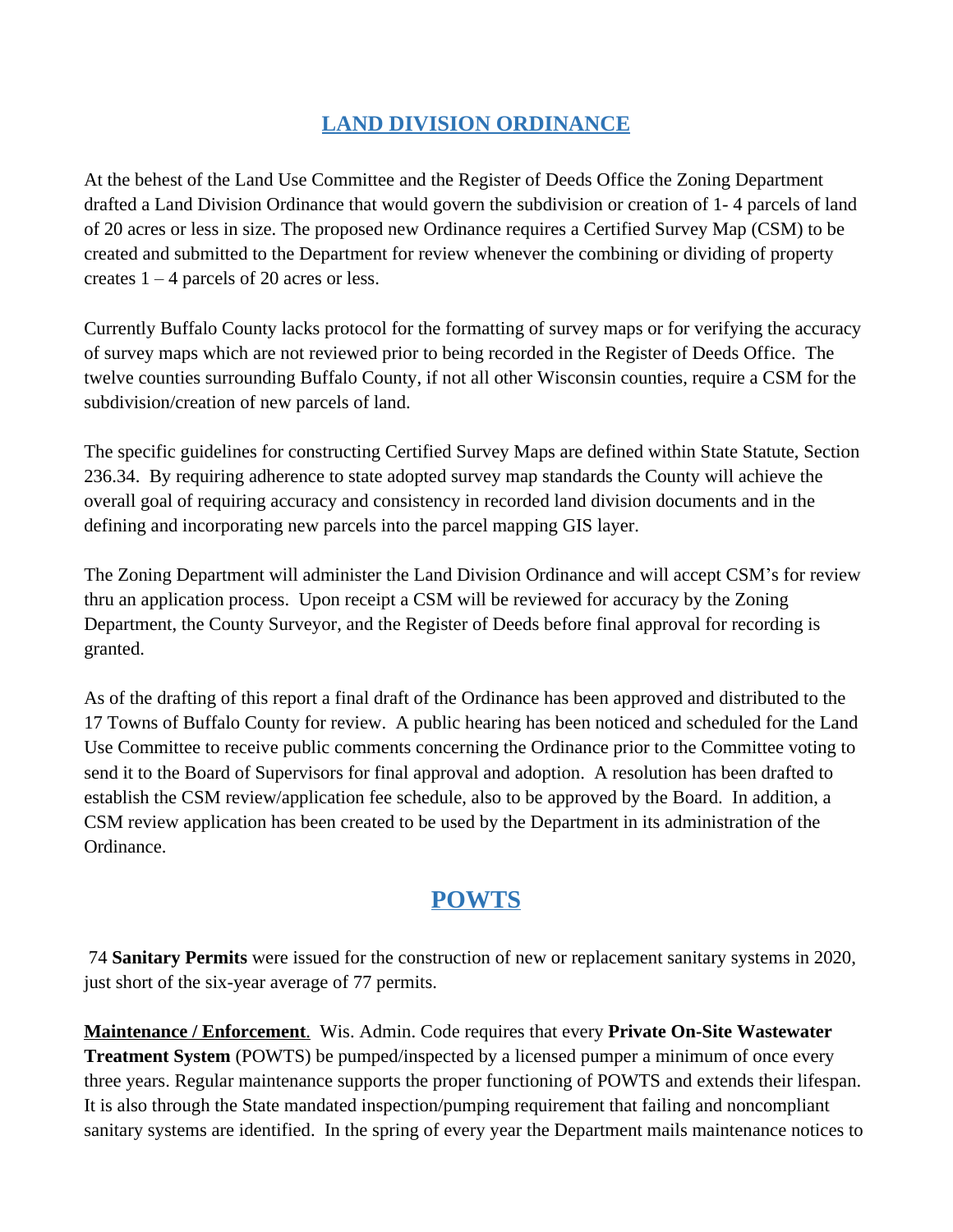1/3 of the total POWTS owners in the County. When failing systems are identified the Department begins the process of enforcement to bring those systems into compliance through repair or replacement. Noncompliant sanitary systems in the County are a threat to groundwater resources and drinking water. The goal of the maintenance program is to ensure that all systems in the County are compliant and effectively treating all wastewater generated from sources not connected to a municipal treatment system.

2020 was an exemplary year for the maintenance program with 97% of the systems being pumped/inspected in response to the maintenance notices. In addition, 75% of those households that were delinquent from the previous year had their systems properly maintained.

**WI Fund**. In 2020 the Department assisted several households in applying for financial assistance through the WI Fund. The Fund provides grant money to qualifying low-income applicants for the replacement of POWTS determined to be failing systems. Two applicants qualified for a total of \$4,700 in financial assistance. Since its inception in 1990 the Fund has granted over \$800,000 to 296 Buffalo County households to help cover the cost of replacing failing sanitary systems. No applications were accepted for 2021 as the Legislature allowed the Fund to expire. Governor Evers has reinstated the Fund in his 2021 budget which will hopefully find legislative support.

#### **A BUFFALO FIRST**

One Energy Development LLC was granted a conditional use permit to construct the first commercial solar energy system in Buffalo County. The system will consist of 9,300 solar panels located on 25 acres of land in the Town of Milton and will generate 3 megawatts of electricity, enough to power the Fountain City and Alma municipalities combined. The system is scheduled to be constructed in 2021 with the electric power generated contracted to be sold to Riverland Energy. The location of the system was found to be largely ideal due to being classified as marginal farmland that will require only minimal grading and having no conflict with Shoreland/Wetland or Floodplain zoning. An additional favorable aspect being that only two residences lie within 3,000 feet of the solar array.

#### **NOTEWORTHY**

In 2020 the Zoning Department hired its fourth Zoning Specialist in the span of five years, an unfortunate and trying repetitive occurrence. A new Administrative Assistant joined the Department in June following the retirement of Julie Lindstrom who served the county for 26 years. It is also noteworthy that, due to initiative and ability, Administrative Assistant Anissa Glaus began serving the Conservation Department 1/3 time in an administrative capacity.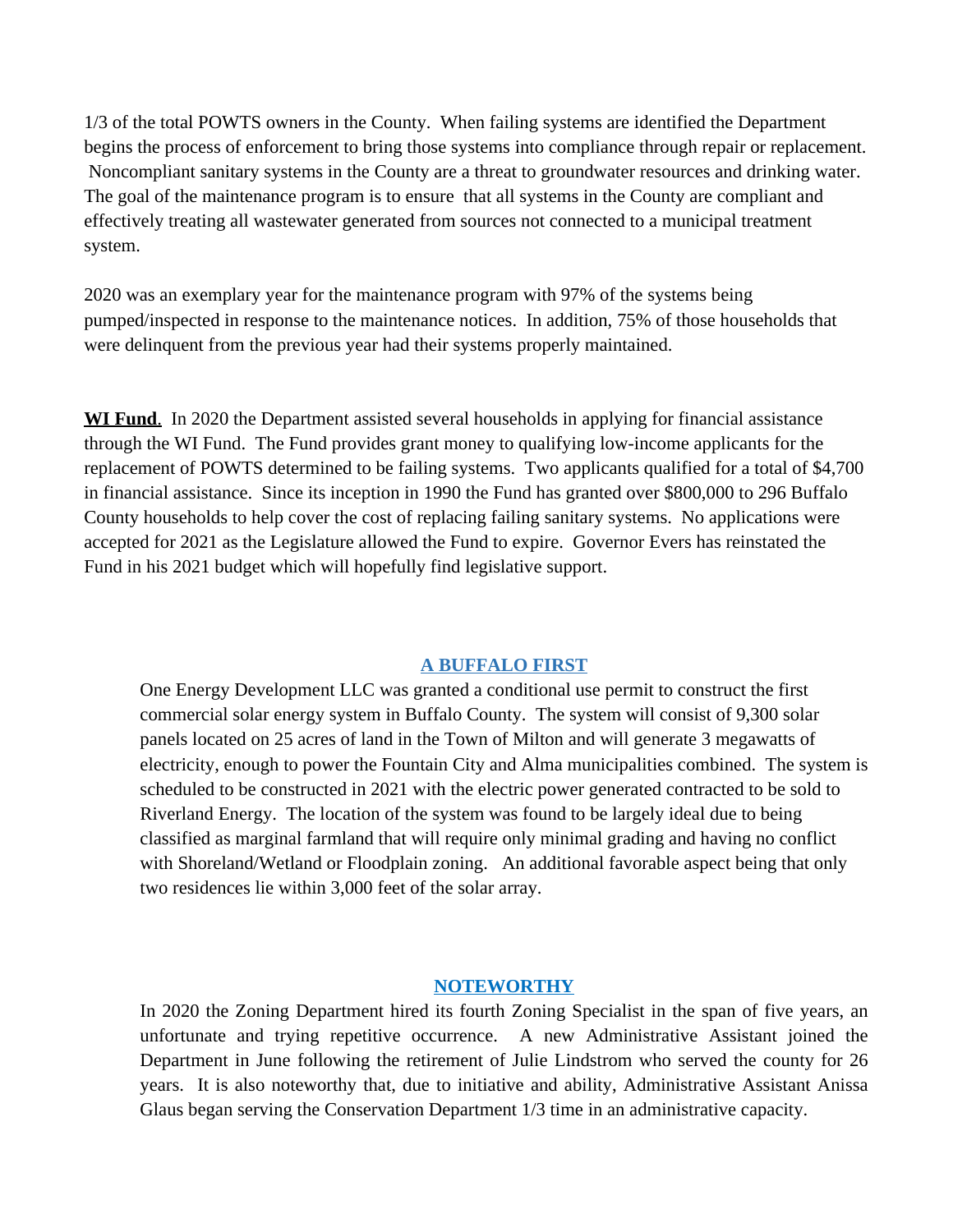#### **PERMITTED DEVELOPMENT 2020**

In 2020 a total of 310 applications for development were processed by the Zoning Department. A few of the categories for which Zoning Permits issued are itemized as follows:

| 2020 | <u><b>6 Year Average</b></u> |
|------|------------------------------|
| 24   | 32                           |
| 37   | 31                           |
| 11   | 15                           |
|      | 11                           |
| 12   | 11                           |
| 28   | 35                           |
|      |                              |

In the **Agricultural s**tructures permit category 2017 saw the near term high in ag structure permitting with 47 permits issued which included the construction of 13 poultry barns (36,000 sq. ft.). In 2018 just one poultry barn was permitted and in 2019 and 2020 no applications were received. The decline is attributed to the achievement of full capacity in the processing sector with a consequent curtailing of grower expansion.

The 2017 high in ag building activity reversed to a near term low in 2018 when only 25 total structures were permitted. The agricultural sector in 2019 and 2020 saw a modest rebound in building development.

 2019 saw the largest number of **Commercial** permits issued since tracking was initiated primarily due to activity in the wireless communications sector. Bug Tussel Wireless has now completed the permitting process and construction of most of the 17 communication towers distributed throughout Buffalo County.

Bug Tussel is rapidly advancing to its end goal of establishing an extensive communications network in Buffalo County. AT&T is a primary driver of the project as it was awarded the federal contract to create 'First Net', a first responder network that will allow for inter-agency emergency response communications. The federal goal is to have the network cover 95% of rural areas. AT&T has also collocated mobile cellular communications equipment and is now live on 15 Bug Tussel towers providing commercial mobile cell coverage.

2020 saw the lowest number of new **Dwellings** permitted (24) since tracking began in 2015. The primary cause of the unexpected decline is the arrival of the corona virus which caused a temporary, or longer, interruption of development and construction plans due to the overbearing uncertainty of the situation.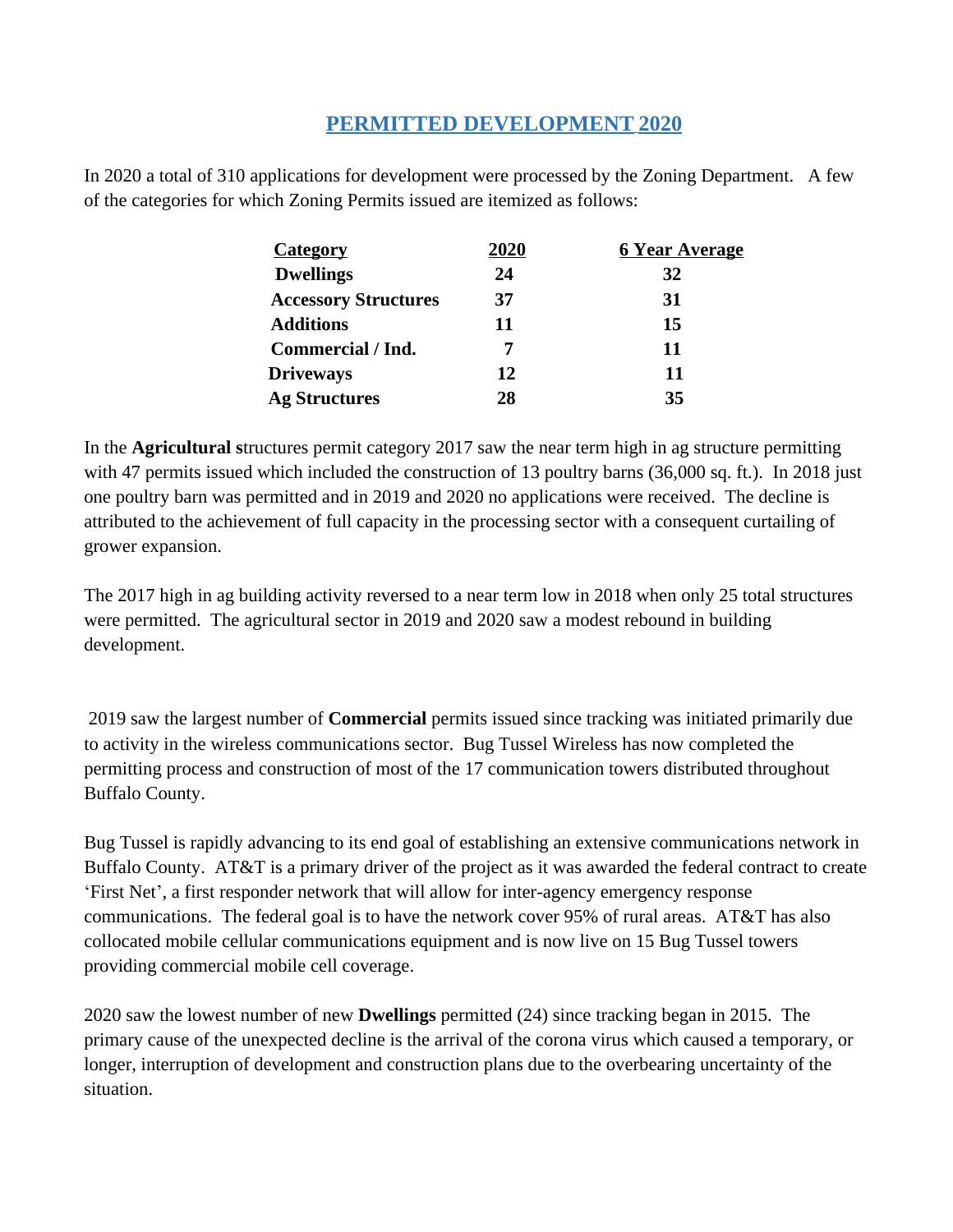## **BOARD OF ADJUSTMENTS.**

#### **Dale Klopp, Chair Ron Kazmierczak Barry Drazkowski**

The Board of Adjustments convened for four public hearings in 2020 to rule on the following petitions.

- Conditional Use Permit to allow a Ground Mounted 3-Megawatt Grid Intertie Solar Electric System, to be located in the Residential zoning district, Town of Milton, granted.
- Variance to allow a structure setback of 3 feet from a side yard property line instead of the minimum required set back of 10 feet in the Residential zoning district, Town of Belvidere, granted.
- Variance to allow a structure setback of 10 feet from a side yard property line instead of the minimum required set back of 20 feet in the ANR-40 zoning district, Town of Nelson, granted.
- Conditional Use Permit to allow a Home Based Business consisting of the seasonal retail sale of fireworks in the Residential zoning district, Town of Buffalo, granted. Permit subsequently revoked by the Zoning Department due to noncompliance.

## **ORDINANCE ENFORCEMENT**

While the Department typically initiates several enforcement actions annually, in 2020 the Department brought to conclusion three inordinately significant ordinance violations.

I. A larger cooperative effort between Buffalo County Zoning and WI DOT regarding a property upon which some five decades of salvage material had been accumulated. While the accumulation was a violation of the Zoning Ordinance it was also a violation of a Scenic Easement, along STH 35 a National Scenic Byway (Town of Belvidere), easement held by the State of Wisconsin and administered by DOT. In the cooperative effort the Zoning Department provided enforcement and oversight of the salvage removal while DOT provided the funding.

The salvage removal effort, which encompassed material that extended onto three acres of a neighboring property owners land, was estimated to take four weeks by the contractor hired by the Department for the removal. Removal ended up taking three months due to the

underestimation of the extent of material on adjoining property and prolonged heavy rain events that prevented operation on steeper slopes for several weeks. An estimated 700,000 lbs. of salvage was removed from the property which had erosion control measures installed upon completion.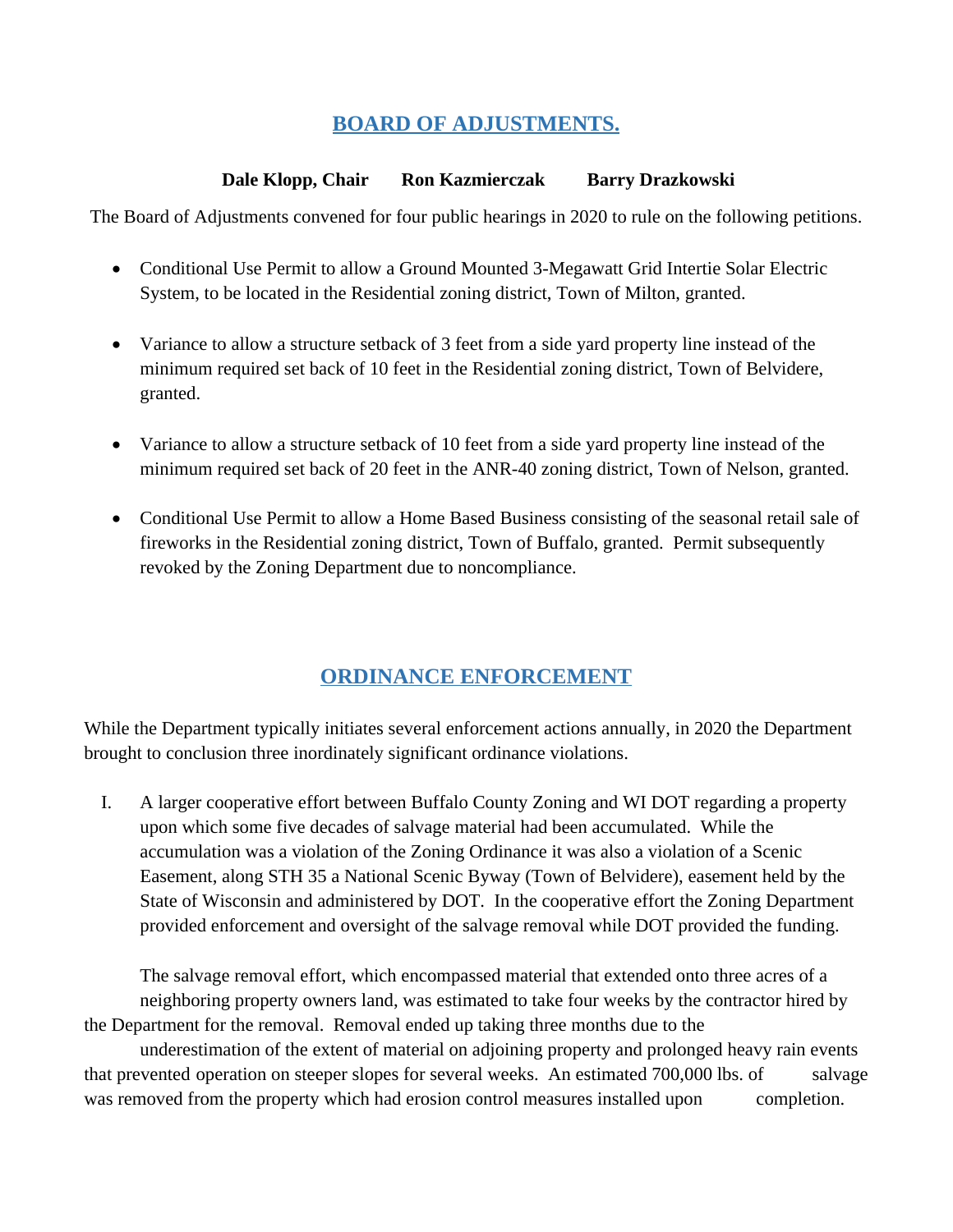- II. Another Town of Belvidere enforcement effort was initiated in response to a complaint regarding a cabin and storage shed that were constructed without permits and were in violation of Buffalo County Floodplain and Shorland Zoning Ordinances. The cabin was constructed in the floodway of the Mississippi River within which no type of development is allowed. In addition, the cabin was located at the water's edge when the minimum structure setback to any navigable waterway is 75 feet. The landowner complied with the removal order deadline.
- III. The third enforcement action of significance was first initiated in 2018, again in response to a complaint filed with the Department. Investigation found that the landowner had contracted for the construction of a road of which 650 feet crossed a high-quality Floodplain Forest and Fresh Wet Meadow wetland system located adjacent to the Trempealeau River, Town of Cross. In addition, the road crossed two streams over which two concrete bridges had been constructed, both streams were determined to be navigable waters of the State.

A Notice of Noncompliance was issued to the landowner including an order for the removal of all fill material and both bridges. The road construction fill material that impacted .34 acres of wetland, within a large wetland complex, was in violation of the Shoreland Zoning Ordinance in that all wetlands within 300 feet of navigable water are protected. The bridges also were in violation in that no structures are allowed within 75 feet of any navigable water. The fill material and bridges were also in violation of the Floodplain Ordinance in that no fill material may be placed in a Zone A unstudied floodplain.

The DNR also initiated enforcement which induced the landowner to enlist the services of a legal team and an environmental consulting firm. The landowner's attorneys filed an after-the-fact wetland fill permit application with the DNR and an after-the-fact application to rezone the footprint of the road out of Buffalo County Shoreland Zoning. It was agreed by all parties that the shoreland rezone petition would not proceed until the wetland fill permit application with the State was adjudicated.

The DNR denied the wetland fill permit, the decision was appealed which culminated in a  $3\frac{1}{2}$ day trial before an administrative law judge. The Zoning Department was meaningfully involved in the trial presenting supportive evidence and discovery. The judge found that due to the availability of practicable alternatives that would not impact wetlands and due to the substantial evidence of significant adverse impact to wetland functional values the wetland permit denial was upheld.

As of the drafting of this report the landowner has 30 days to seek a judicial review of the decision. If they do, the case will go before the Trempealeau County Circuit Court and the Department of Justice will defend DNR's decision.

## **PLANNING**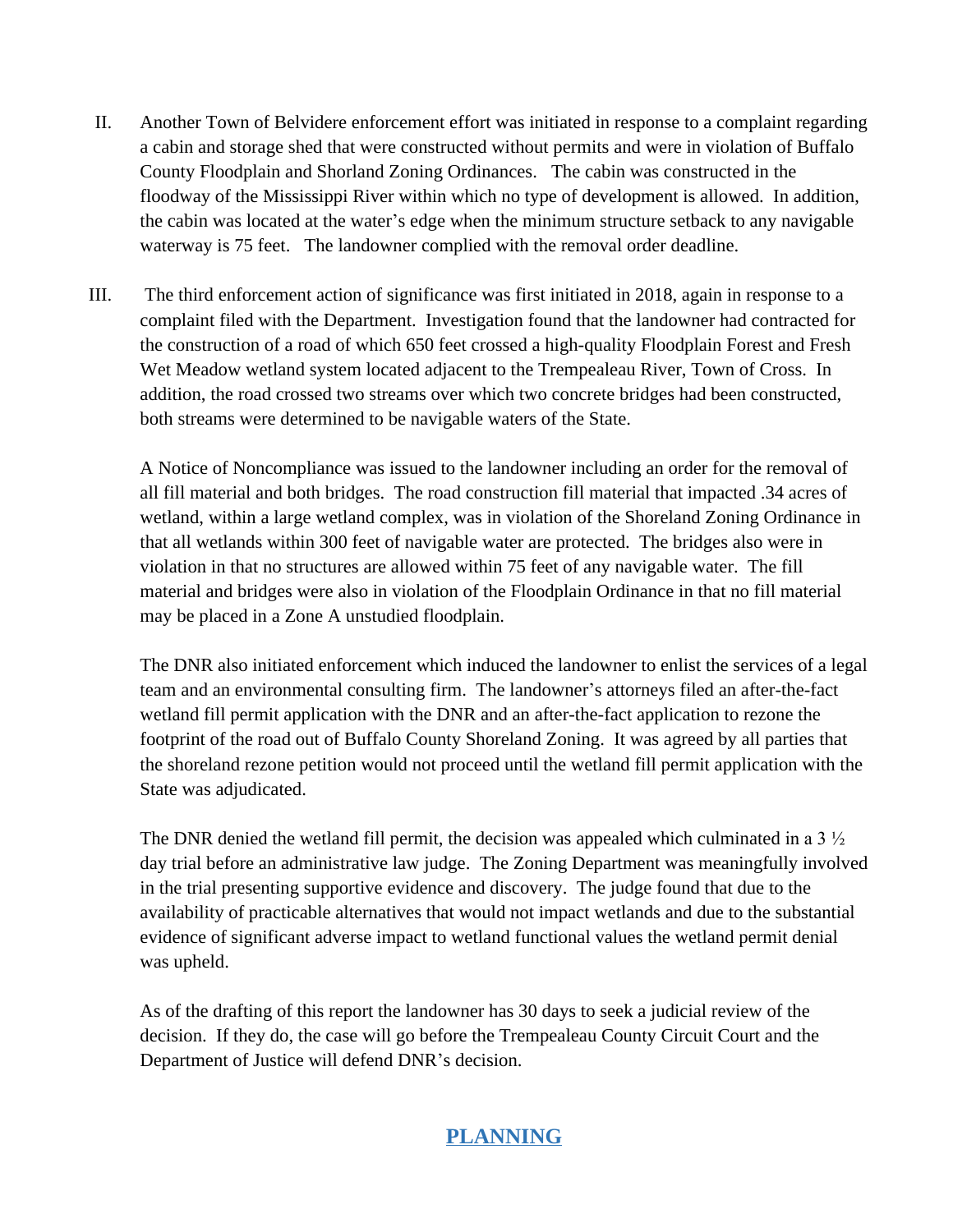#### **Short Term Goals – Calendar Year 2021**

- Comprehensive Shoreland Zoning Ordinance Revision. With the passage of several legislative amendments; Acts 44, 167, and 391 which limit county authority, the State has directed that all counties complete a comprehensive revision of their shoreland zoning ordinance to be in compliance with Ch. NR115 and Wis. Stats. 59.692.
- Comprehensive revision of the Sanitary Ordinance.

#### **Long Term Goals – 2021 – 2024**

- Comprehensive revision of the Subdivision Ordinance.
- Plan and initiate digital reporting and submittal of POWTS maintenance forms.
- Comprehensive revision of the Floodplain Ordinance.
- Develop Sediment and Erosion Control Ordinance.
- Develop Wetlands Protection Ordinance.
- Edit and reorganization of the Department's digital files and records.
- Digitize all Department paper files and records. This is anticipated to be a multi-year process with the end result being full public access via the Zoning Department webpage.

## **\$\$\$ 2020 BUDGET \$\$\$**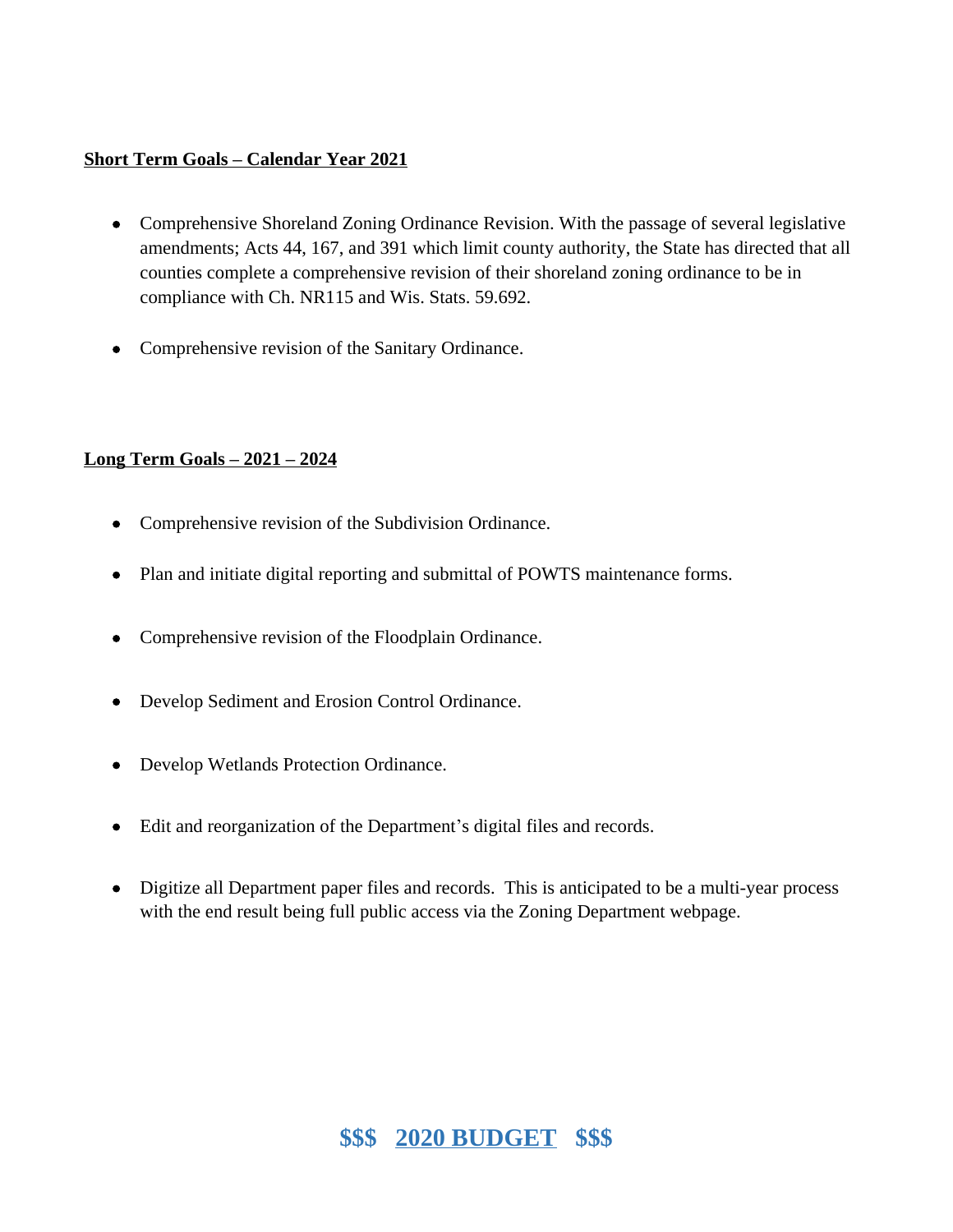The Zoning Department ended the year **under budget by \$19,863** which was returned to the general fund. The under-budget amount resulted from department revenue being \$13,405 under the projected amount and the expenses being \$33, 268.20 less than projected.

#### **Revenue History:**

| 2015 --- \$59,170 |
|-------------------|
| 2016 --- \$85,480 |
| 2017 --- \$77,130 |
| 2018 --- \$88,224 |
| 2019---\$120,835  |
| 2020 --- \$81,260 |

#### **2020 Zoning Department Budget**

| <b>Revenues</b>                      | <b>Budgeted</b> | <b>Actual</b> | <b>Difference</b> |
|--------------------------------------|-----------------|---------------|-------------------|
| County (Tax) Levy                    | \$135,552.00    | \$135,552.00  | 0.00              |
| <b>Zoning Permit Fees</b>            | \$30,000.00     | \$24,100.00   | $-$ \$5,900.00    |
| <b>Conditional Use Permit Fee</b>    | \$3,600.00      | \$600.00      | $-$ \$3,000.00    |
| Variance Request Fee                 | \$1,200.00      | \$2,400.00    | $+\$1,200.00$     |
| <b>Maintenance Tracking Fees</b>     | \$18,000.00     | \$17,760.00   | $-$ \$240.00      |
| <b>Uniform Dwelling Code Permit</b>  | \$700.00        | \$525.00      | $-$175.00$        |
| <b>Sanitary Program</b>              | \$30,000.00     | \$24,950.00   | $-$ \$5050.00     |
| Driveway Access Permits              | \$1,300.00      | \$1,560.00    | $+ $260.00$       |
| Uniform Numbering/Addressing Permits | \$3,900.00      | \$3,550.00    | $-$ \$350.00      |
| Zoning Miscellaneous Revenue         | 0.00            | 0.00          | 0.00              |
| Soil & Site Evaluation Filing Fees   | \$4,500.00      | \$4350.00     | $-$150.00$        |
| <b>Total Revenues</b>                | \$228,752.00    | \$215,347.00  | $-$13,405.00$     |
| <b>Expenditures</b>                  |                 |               |                   |
| <b>Salaries</b>                      | \$149,717.00    | \$145,110.62  | $-$ \$4606.38     |
| Per Diem                             | \$3,000.00      | \$1,770.00    | $-\$1,230$        |
| <b>Fringe Benefits</b>               | \$64,215.00     | \$39,358.52   | $-$ \$24856.48    |
| Contractual Services                 | \$1,625.00      | \$1,624.50    | $-$ \$.50         |
| Vehicle Repair & Maintenance         | \$400.00        | \$912.88      | $+512.88$         |
| <b>Office Supplies</b>               | \$150.00        | \$149.99      | $-.01$            |
| Postage                              | \$1,500.00      | \$1,087.24    | $-$ \$412.76      |
| Office Stationery & Forms            | \$500.00        | \$328.85      | $-$171.15$        |
| Office Equipment                     | 0.00            | 0.00          | 0.00              |
| Publications, Subscriptions, Books   | \$200.00        | \$146.63      | $-$ \$53.37       |
| Advertising & Printing               | \$1,500.00      | \$735.12      | $-$ \$64.88       |
| Photocopies                          | \$50.00         | 0.00          | $-$ \$50.00       |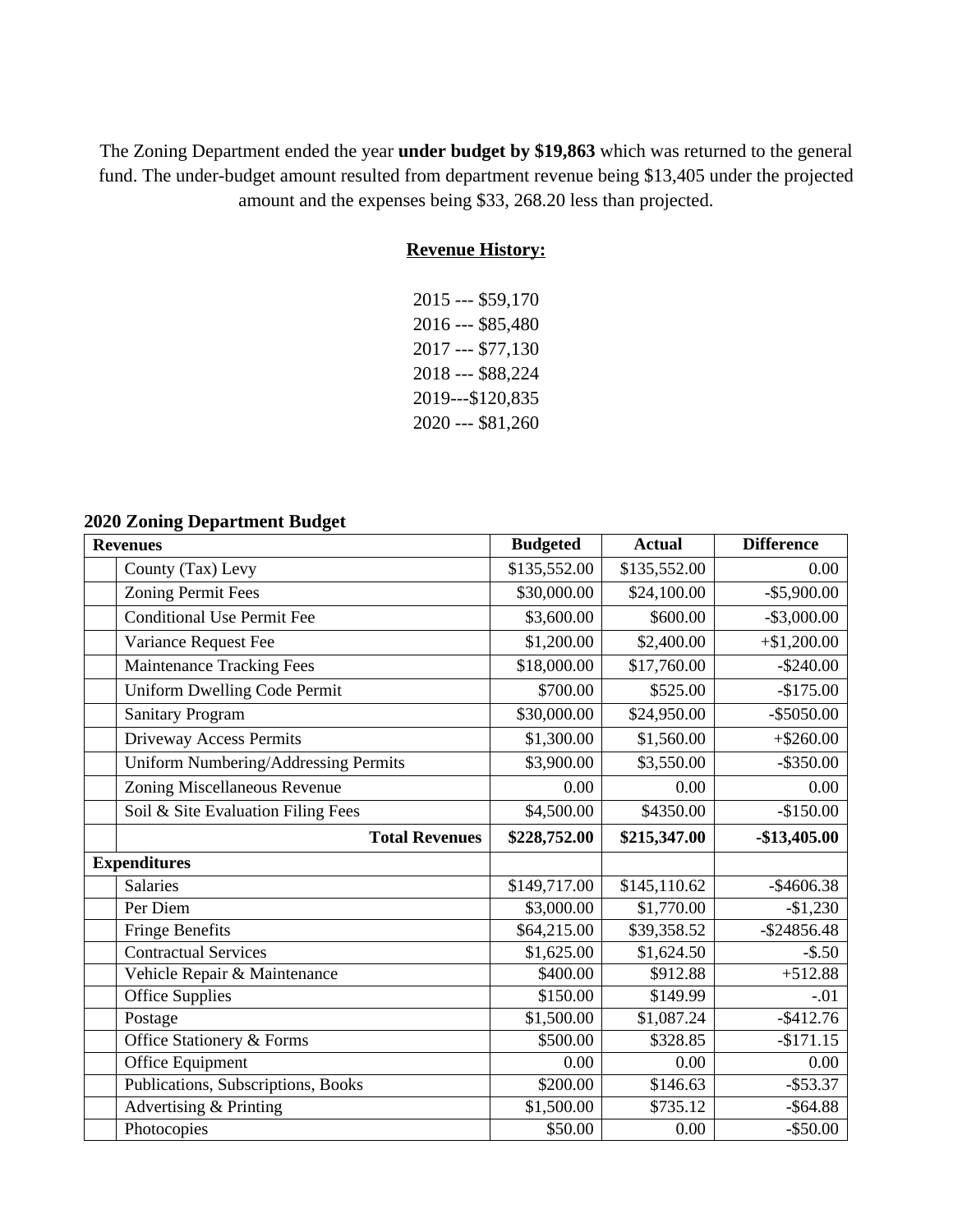| Membership Dues & Licenses                   | \$540.00     | \$791.73     | $+$ \$251.73                      |
|----------------------------------------------|--------------|--------------|-----------------------------------|
| Registration Fees & Tuition                  | \$50.00      | 0.00         | $-$ \$50.00                       |
| Employee Education & Training                | \$1,160.00   | \$237.20     | $-$ \$922.80                      |
| Mileage                                      | \$100.00     | 0.00         | $-$100.00$                        |
| <b>Board Mileage</b>                         | \$1,100.00   | \$657.73     | $-$ \$442.27                      |
| Meals                                        | \$100.00     | \$39.83      | $-$ \$60.17                       |
| Lodging                                      | \$560.00     | \$164.00     | $-$ \$396.00                      |
| Other Supplies & Expense                     | \$100.00     | 0.00         | $-$100.00$                        |
| <b>Field Small Tools</b>                     | \$100.00     | 0.00         | $-$100.00$                        |
| Sign Parts & Supplies                        | \$1,400.00   | \$1,783.96   | $+$ \$383.96                      |
| Sanitary Permit Review – Remittance to State | \$6,500.00   | \$6,400.00   | $-$100.00$                        |
| <b>Total Expenses</b>                        | \$234,567.00 | \$201,298.80 | $-$ \$33,268.20<br>(under budget) |
| <b>Ending Budget Balance</b>                 |              |              | \$19,863.20                       |
| (balance back to general fund)               |              |              |                                   |

## **Zoning Permit Activity in 2020**

|                                                 | # of Permits     | <b>Total Revenue</b> |
|-------------------------------------------------|------------------|----------------------|
| New Single-Family Dwellings                     | 24               | \$6,480              |
| <b>Additions</b>                                | 11               | \$1,430              |
| Commercial /Industrial                          | 7                | \$2,580              |
| <b>Accessory Structure</b>                      | 37               | \$4,810              |
| Agricultural Structure $-150 - 1,000$ sq. ft.   | 6                | \$400                |
| Agricultural Structure $-1,001 - 2,000$ sq. ft. | 8                | \$1,040              |
| Agricultural Structure $-2,001 - 4,000$ sq. ft. | 6                | \$1,620              |
| Agricultural Structure - $> 4,000$ sq. ft.      | 8                | \$4,000              |
| <b>Land Alteration</b>                          | 2                | \$540                |
| <b>RV</b> Siting                                | $\boldsymbol{0}$ | O                    |
| Rezone                                          | $\overline{2}$   | \$1,200              |
|                                                 |                  |                      |
| <b>Total</b>                                    |                  | \$24,100             |

## **Driveway Permits**

|                         | # of Permits | <b>Total Revenue</b> |
|-------------------------|--------------|----------------------|
| Driveway Permits Issued |              | \$1,560              |

## **Sanitary Permits**